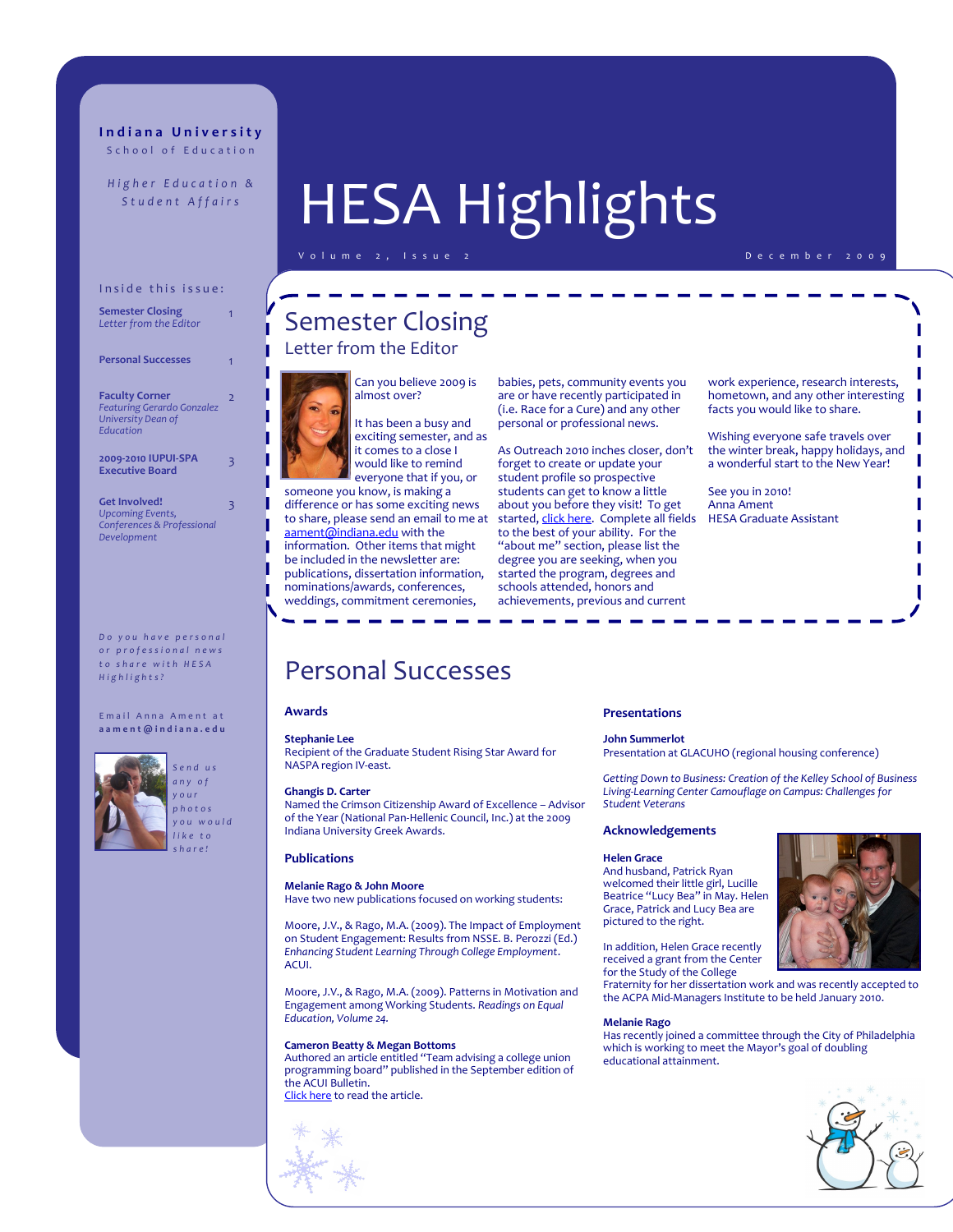

# Faculty Corner Featuring Gerardo Gonzalez University Dean of Education at Indiana University

Dr. Gerardo Gonzalez is the Dean for the School of Education. Anna Ament spoke with Dean Gonzalez recently to ask him questions about his role as an academic administrator at Indiana University.

Q: *What inspired you to take the role as an academic administrator?*

A: *Academic administration came naturally to me. My first administrative job in higher education was a graduate assistant to the Dean of Students at the University of Florida. After serving as his administrative assistant for about a year, the dean asked me to help develop an alcohol education program for the campus. That led to other administrative opportunities when I wrote a major grant that was funded. As a result of the grant, I became founding director of a statewide center that subsequently evolved into the nation's largest collegiate alcohol education and health promotion organization known as BACCHUS – Boost Alcohol Consciousness Concerning the Health of University Students.*

*After leading the organization to national prominence for over a decade, I decided to pursue more traditional academic responsibilities as a full-time faculty member in counseling and higher education administration. The University of Florida invited me to stay on as a tenure-track faculty and I returned to the academic department from which I had graduated as an untenured associate professor. Soon after my appointment there, I was tenured and asked to serve as interim chair. Then, following a national search, I was appointed chair of the department. That led to a subsequent appointment as executive associate dean of the College of Education and finally, the last year I was in Florida, interim dean of the College.*

*During the time I was serving as interim dean, IU invited me to apply for the position I currently hold as University Dean of Education, a position I have now held for nearly ten years.* 

*I have always enjoyed administration and my history of progression through various ranks would suggest I've done it reasonably well. But the reason I returned to a faculty position after leading BACCHUS for over a decade is that I wanted to teach and do research. Somehow, however, circumstances kept calling me back into administration. I have been known to jokingly tell friends and colleagues that administration for me is bad karma; that is, I'll either do it in this life or the next!*

Q: *What is your role as an academic administrator? A: As University Dean of the School of Education I direct administrative and budgetary operations on the Bloomington and Indianapolis campuses and provide oversight of education programs at six regional campuses of IU situated throughout the state.*

Q: *What does an academic administrator mean at Indiana University?*

A: *IU is a terrific place in which to be an academic administrator. First and foremost, IU has great faculty and students. The faculty is engaged and deeply committed to shared faculty governance, which means they take their responsibility for academic policies and traditions very seriously. That helps create a strong institution and an environment where excellence in teaching and scholarly pursuits is at the center of the institution's mission.*

# *"IU is a terrific place in which to be an academic administrator."*

*Another reason why academic administration at IU can be so exciting and productive is that the university uses a Responsibility Centered Management (RCM) system. RCM is based on a set of bestpractices principles, including the principle of proximity. This principle holds that the closer the point of an operating decision is to the point of implementation, the better the decision is likely to be. As such, academic administrators are encouraged to be innovative, entrepreneurial and accountable for their management decisions. That's a challenge I have always welcomed.*

Q: *What advice or words of wisdom do you have for young professionals in the higher education field?*

A: *The first word of advice I have is that as professionals, you focus with laser-like intensity on doing*  whatever you do at the highest level of quality. If *may be a bit philosophical here, I believe that if you discharge your professional responsibilities as if they were the last thing you would ever do, there will always be new opportunities for growth. As young higher education professionals, some of you may have goals of becoming a vice president for student affairs or even a college president some day. But if you focus too much on the goal and not enough on whatever it is the profession calls you to do today, there's always a chance you may miss the opportunity to excel. Excellence, while a big concept, requires that we do the small things very well.*

*"...if you discharge your professional responsibilities as if they were the last thing you would ever do, there will always be new opportunities for growth."* 

*The other perspective I would offer is that if you plan a career in higher education, you seek and welcome every opportunity to be involved in the core academic missions of teaching and research. That is why the academy exists. Whether as academic administrators, student affairs professionals, counselors and the like, the reason for our profession is to support the core academic mission of the institution. There are many ways to do that, such as through design of out-of-class learning experiences, advising, leadership development, etc. But if the opportunity presents itself, you should seek to teach a class at least occasionally, even as an adjunct, and make your professional knowledge public through writing and other forms of scholarship. The field of higher education offers many opportunities to engage in those kinds of activities even when they're not in your job description. Take advantage of them.*

*Finally, remember that in a democratic society education is the great equalizer. You should do everything possible to open the doors of opportunity through education for those who have been traditionally underrepresented or disenfranchised. Our collective future as a society, perhaps as humankind, depends on embracing diversity and promoting equity regardless of race, ethnicity, nationality, language, sexual orientation, and all the other characteristics that make us unique human beings. As educators, we have a special responsibility to speak and act in support of the universal human rights ideals that keep us free.*

*"You should do everything possible to open the doors of opportunity through education ."*